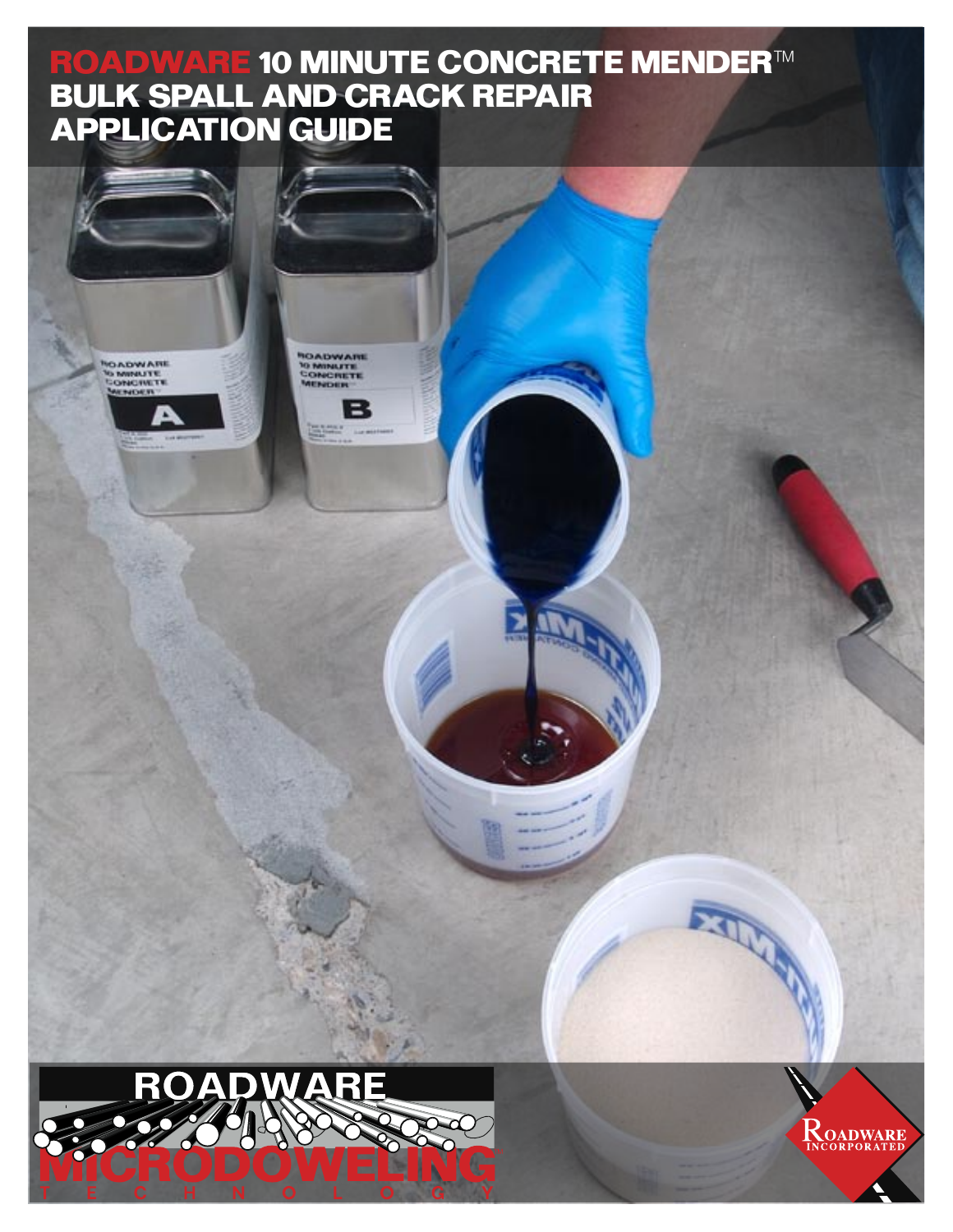## **ROADWARE 10 MINUTE CONCRETE MENDER™ BULK APPLICATION INSTRUCTIONS**





**Use bulk to repair spalls and cracks 3/4" or wider.**





### Tools and Supplies **Preparation**

Getting Started: Always use safety glasses when working with any concrete repair project. **Always read the label on the container and follow all safety instructions.**

You will need buckets, a margin trowel, a finishing stone, and 30-40 grit manufactured silica sand, available from your Roadware Distributor, or equivalent. Do not use beach sand, concrete sand, or most natural sands.





Use a dry diamond blade to remove all loose debris and clean the repair down to solid concrete. For high traffic areas, carve a small edge around the repair with the diamond blade to create a solid transition. Use a shop vacuum to remove dust and debris. Always use appropriate safety equipment when cutting concrete.



### 1/2 Part Side (A) 1/2 Part Side (B) 1 to 1 Ratio Mix 10 Seconds

1) Measure one part of side A into a container. For this batch we are using 4 oz. (118 ml).

We do not recommend batches larger than 64 oz. per side due to fast setting nature of Roadware 10 Minute Concrete Mender™.



# 2) Measure one part of side B

into a container. For this batch we are using 4 oz. (118 ml).

We do not recommend batches larger than 64 oz. per side due to fast setting nature of Roadware 10 Minute Concrete Mender™.



3) The mixing ratio is one part side (A) to one part side (B) by volume. Do not alter this ratio.

Pictured above is 4 oz. of Side (A) and 4 oz. of side (B) for a total of 8 oz. when mixed together.



4) Pour one side into a larger mixing bucket and add the other side to it. Mix by hand or a slow speed drill mixer for about 10 seconds.

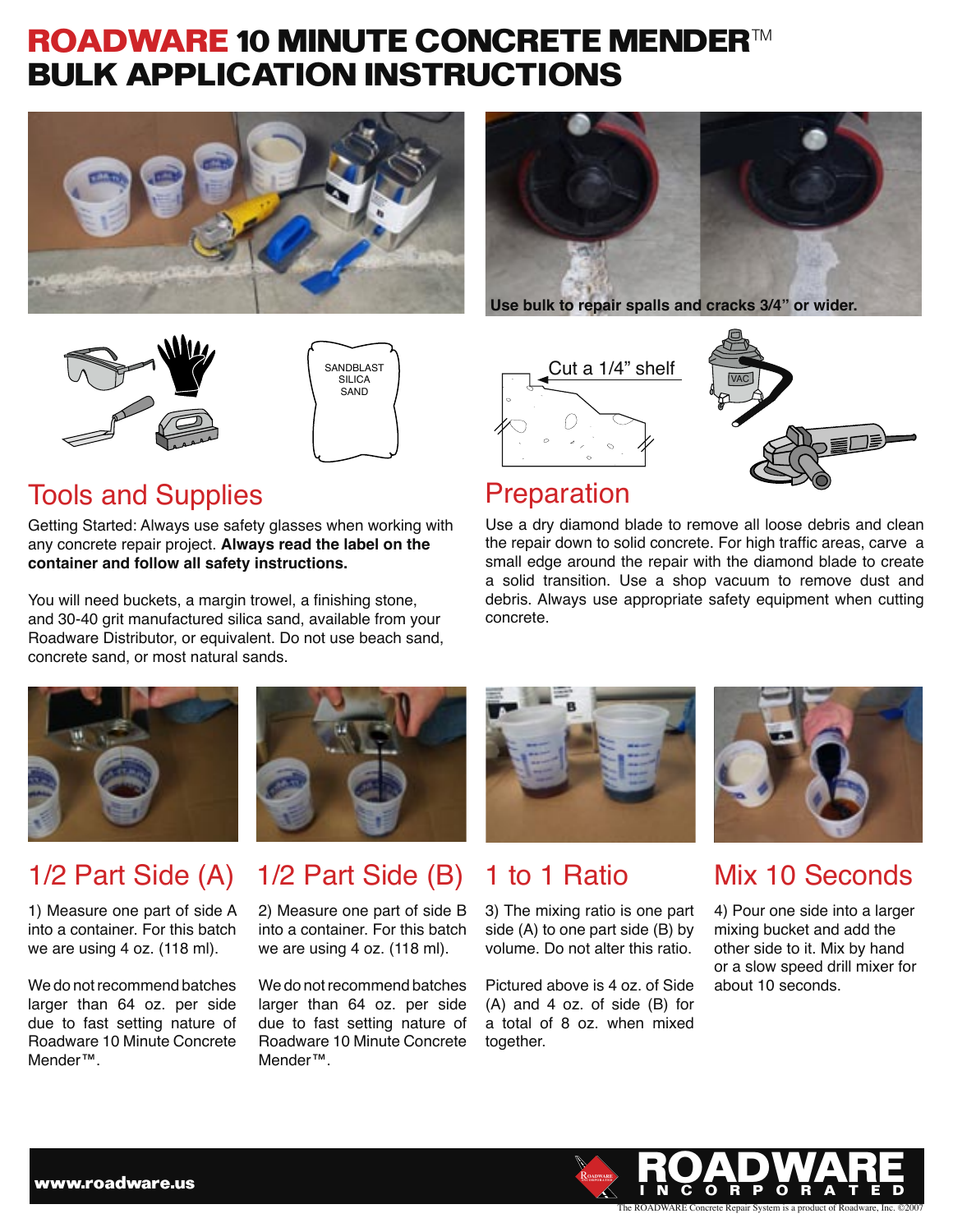

5) Pour 16 oz. of silica sand by volume into the 8 oz. of mixed liquid Concrete Mender™.



6) Mix by hand until well blended. Up to 4 oz. of additional sand may be added to get the desired consistency.



### Add 2 Parts Sand Mix Check Consistency

7) Tap the side of the bucket to check for the proper consistency. If the top surface looks wet, you have it just right.



8) Working quickly, place the mixed material into the repair area. The entire batch must be used within 5 minutes or less, depending on the batch size and temperature.



## Place Check Saturation Trowel Once

9) Trowel back some material and make sure the Concrete Mender is wetting out the surface of the concrete. If the surface is not solid or the concrete is of poor quality, you may need to "prime" the surface with pure mixed liquid Concrete Mender™.



10) Continue to make the repair. Use the entire batch before it sets. Do not attempt to "fix" a dry or setting batch by adding more liquid. Do not overwork the material. Just a once over with a clean trowel and let the material set.



### Finish in 10 Minutes Blend In Traffic

11) Allow to cure until the repair turns grey in color (about 10 minutes at 70 degrees F). Finish smooth with a rubbing brick, sander or concrete polisher.



12) Use extra silica sand as a grit to give you a smooth finish.



13) Finished repair is now ready for coating, polishing, or heavy traffic.